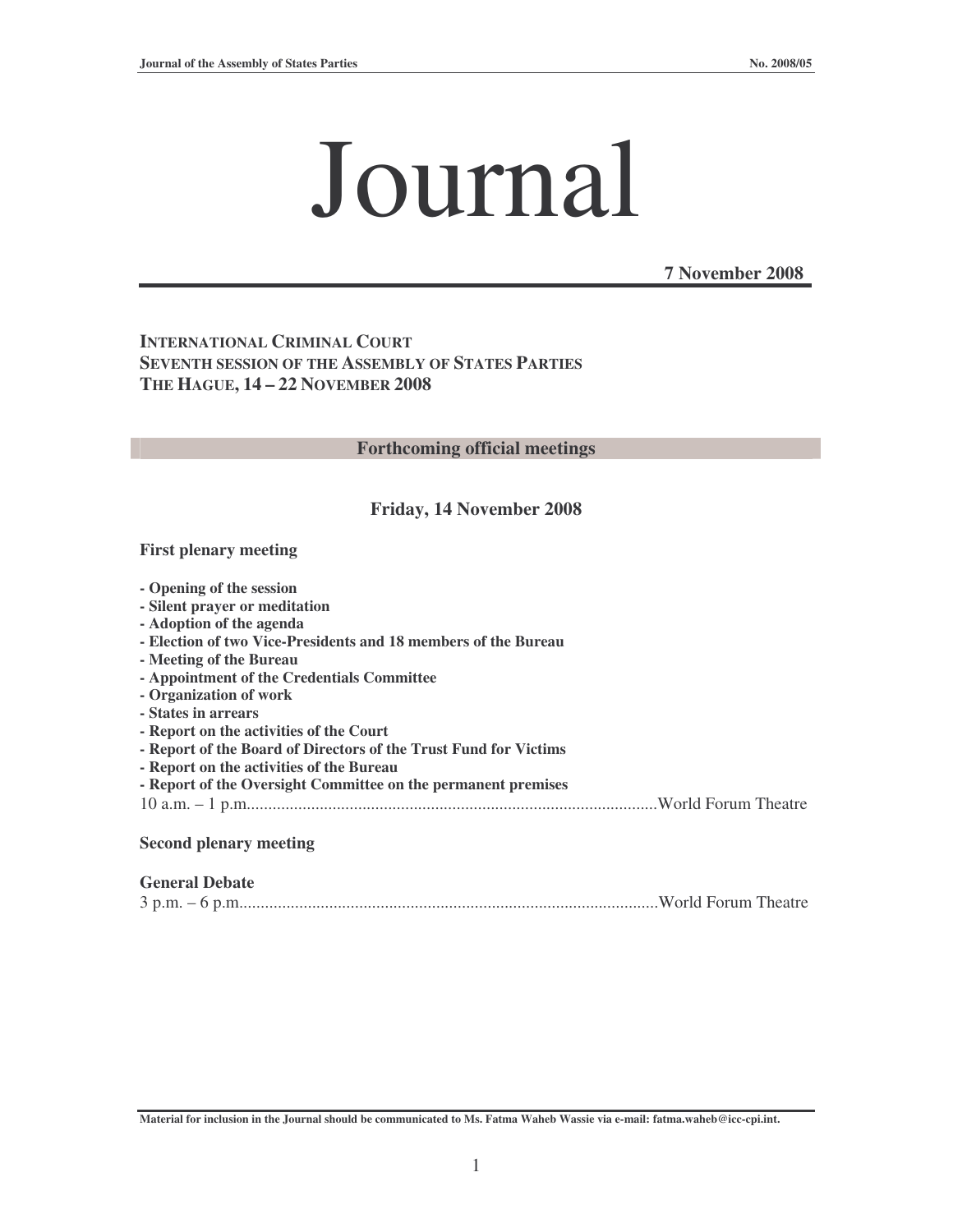# **Saturday, 15 November 2008**

#### **Third plenary meeting**

| <b>General Debate</b>                                                                                                                                   |
|---------------------------------------------------------------------------------------------------------------------------------------------------------|
| <b>Fourth plenary meeting</b>                                                                                                                           |
| <b>General Debate</b>                                                                                                                                   |
| <b>Monday, 17 November 2008</b>                                                                                                                         |
| <b>Fifth plenary meeting</b>                                                                                                                            |
| Consideration of the budget: Presentations by the Registrar of the International Criminal<br>Court and the Chair of the Committee on Budget and Finance |
| Working Group on the budget: consideration of the Audit reports                                                                                         |
| <b>Special Working Group on the Crime of Aggression</b>                                                                                                 |
| <b>Tuesday, 18 November 2008</b>                                                                                                                        |
| <b>Special Working Group on the Crime of Aggression</b>                                                                                                 |
| <b>Working Group on the budget</b>                                                                                                                      |
| <b>Special Working Group on the Crime of Aggression</b>                                                                                                 |
| <b>Wednesday, 19 November 2008</b>                                                                                                                      |

| Special Working Group on the Crime of Aggression |  |
|--------------------------------------------------|--|
|                                                  |  |
|                                                  |  |
| <b>Working Group on the budget</b>               |  |
|                                                  |  |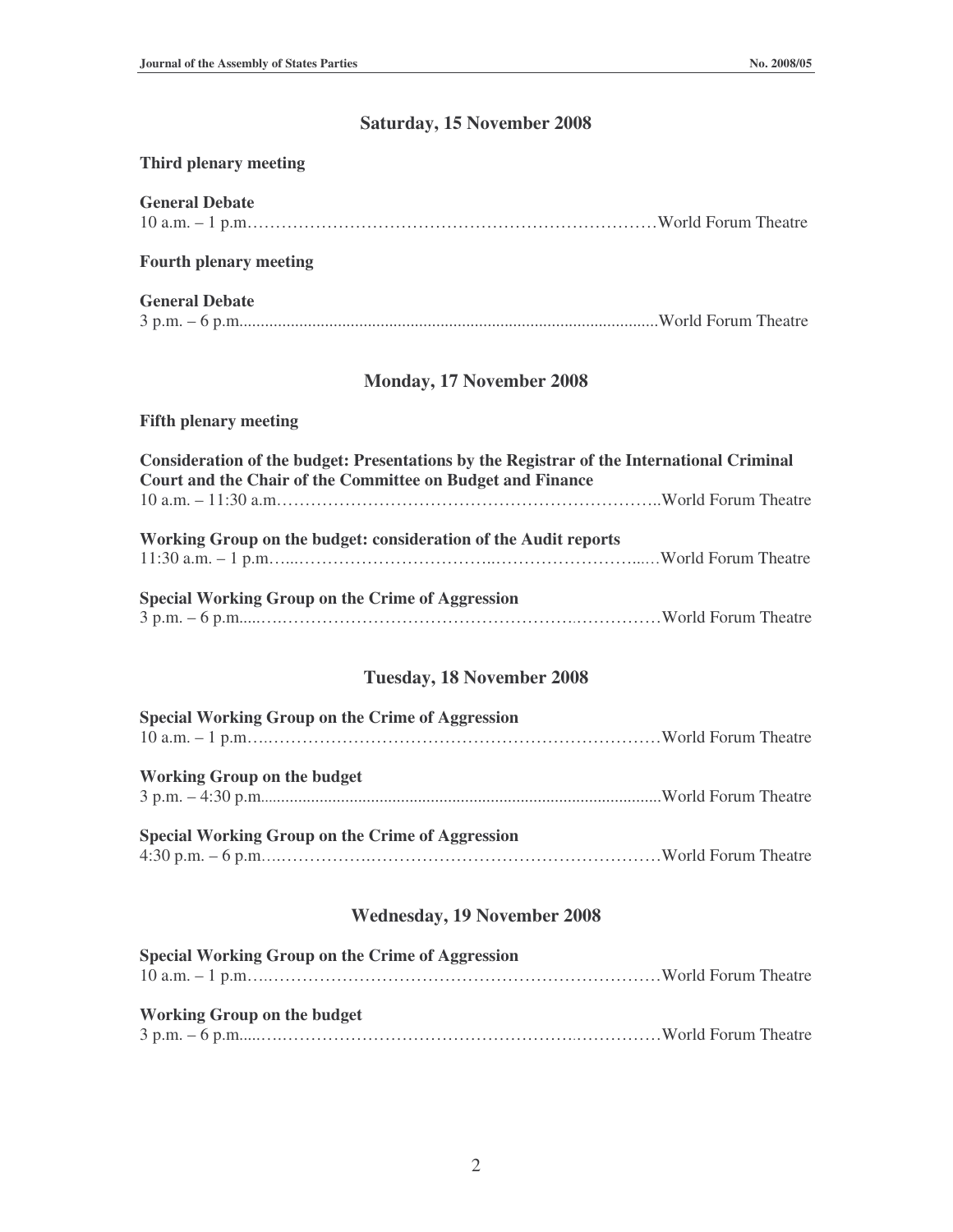## **Thursday, 20 November 2008**

| <b>Sixth plenary meeting</b>                            |  |
|---------------------------------------------------------|--|
| Progress report by the coordinators                     |  |
|                                                         |  |
| <b>Credentials Committee</b>                            |  |
|                                                         |  |
| <b>Special Working Group on the Crime of Aggression</b> |  |
|                                                         |  |
| <b>Working Group on the Review Conference</b>           |  |
|                                                         |  |
| <b>Working Group on the budget</b>                      |  |
|                                                         |  |
| <b>Consultations on the omnibus resolution</b>          |  |
|                                                         |  |

# **Friday, 21 November 2008**

| <b>Working Group on the Review Conference</b>  |  |
|------------------------------------------------|--|
| <b>Credentials Committee</b>                   |  |
| <b>Consultations on the omnibus resolution</b> |  |
| <b>Reserved</b>                                |  |

## **Saturday, 22 November 2008**

#### **Seventh plenary meeting**

| - Consideration of reports            |  |
|---------------------------------------|--|
| - Report of the Credentials Committee |  |
| - Oral report of the Rapporteur       |  |
| - Adoption of the report              |  |
| - Closure of the session              |  |
|                                       |  |
|                                       |  |
| <b>Reserved</b>                       |  |

3

3 p.m. – 6 p.m.....….…………………………………………….……………World Forum Theatre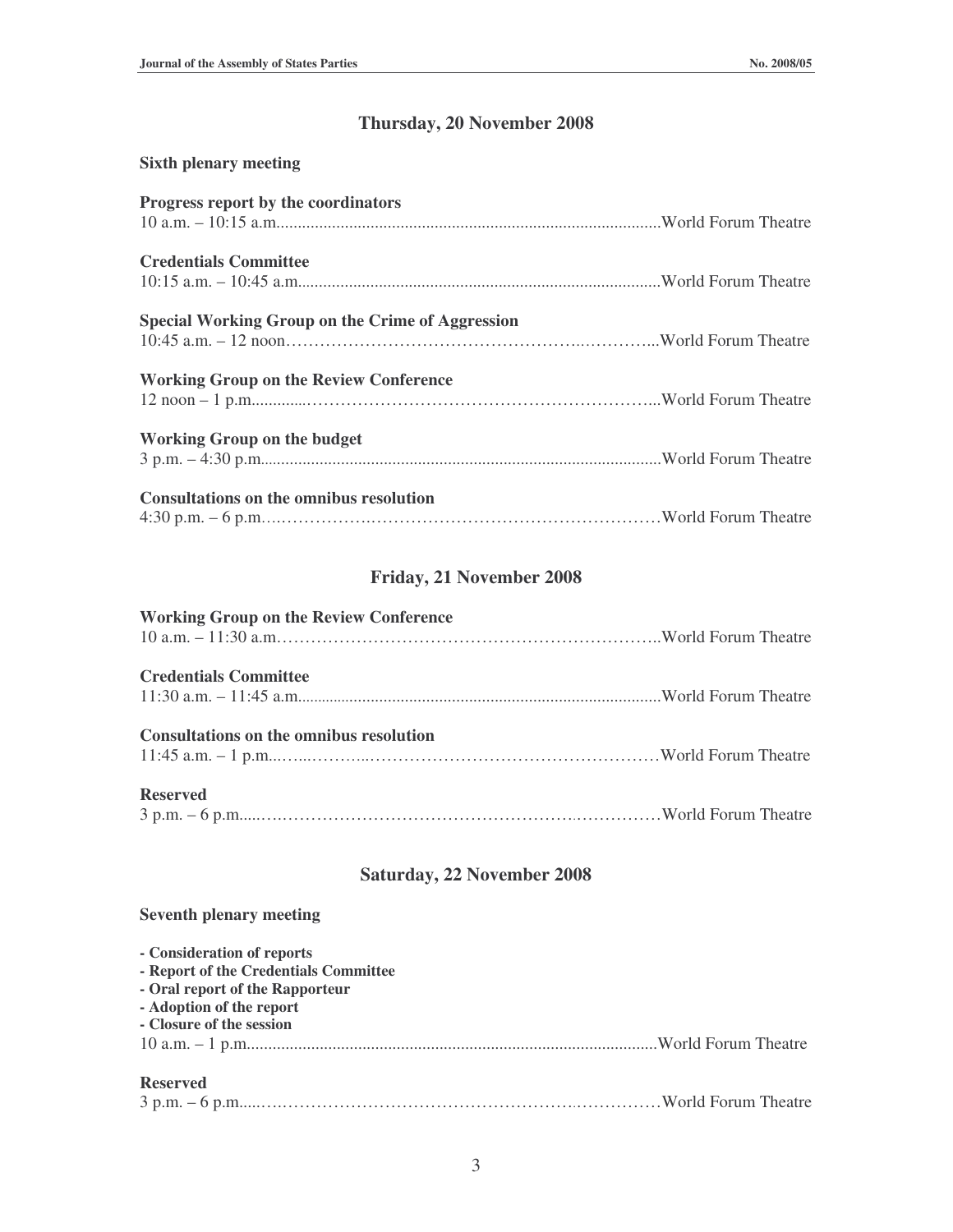# **Other forthcoming meetings**

### **Wednesday, 12 November 2008**

| Roundtable discussion on cooperation (organized by the International Bar Association) |
|---------------------------------------------------------------------------------------|
|                                                                                       |

### **Friday, 14 November 2008**

| <b>Bureau</b> meeting                                                                    |  |
|------------------------------------------------------------------------------------------|--|
|                                                                                          |  |
| EU Presidency coordination meeting on the Assembly of States Parties                     |  |
| <b>CICC Press Briefing</b>                                                               |  |
|                                                                                          |  |
| Middle East and North Africa region CICC regional meeting with Governments               |  |
|                                                                                          |  |
| Asia & Pacific CICC regional meeting with Governments                                    |  |
|                                                                                          |  |
| <b>International Justice Campaigning Conference (organized by Amnesty International)</b> |  |
| Roundtable discussion (organized by Parliamentarians for Global Action)                  |  |

## **Saturday, 15 November 2008**

| <b>Bureau meeting</b>                                                                    |  |
|------------------------------------------------------------------------------------------|--|
|                                                                                          |  |
| <b>Ibero-American CICC regional meeting with Governments</b>                             |  |
| Africa CICC regional meeting with Governments                                            |  |
| <b>International Justice Campaigning Conference (organized by Amnesty International)</b> |  |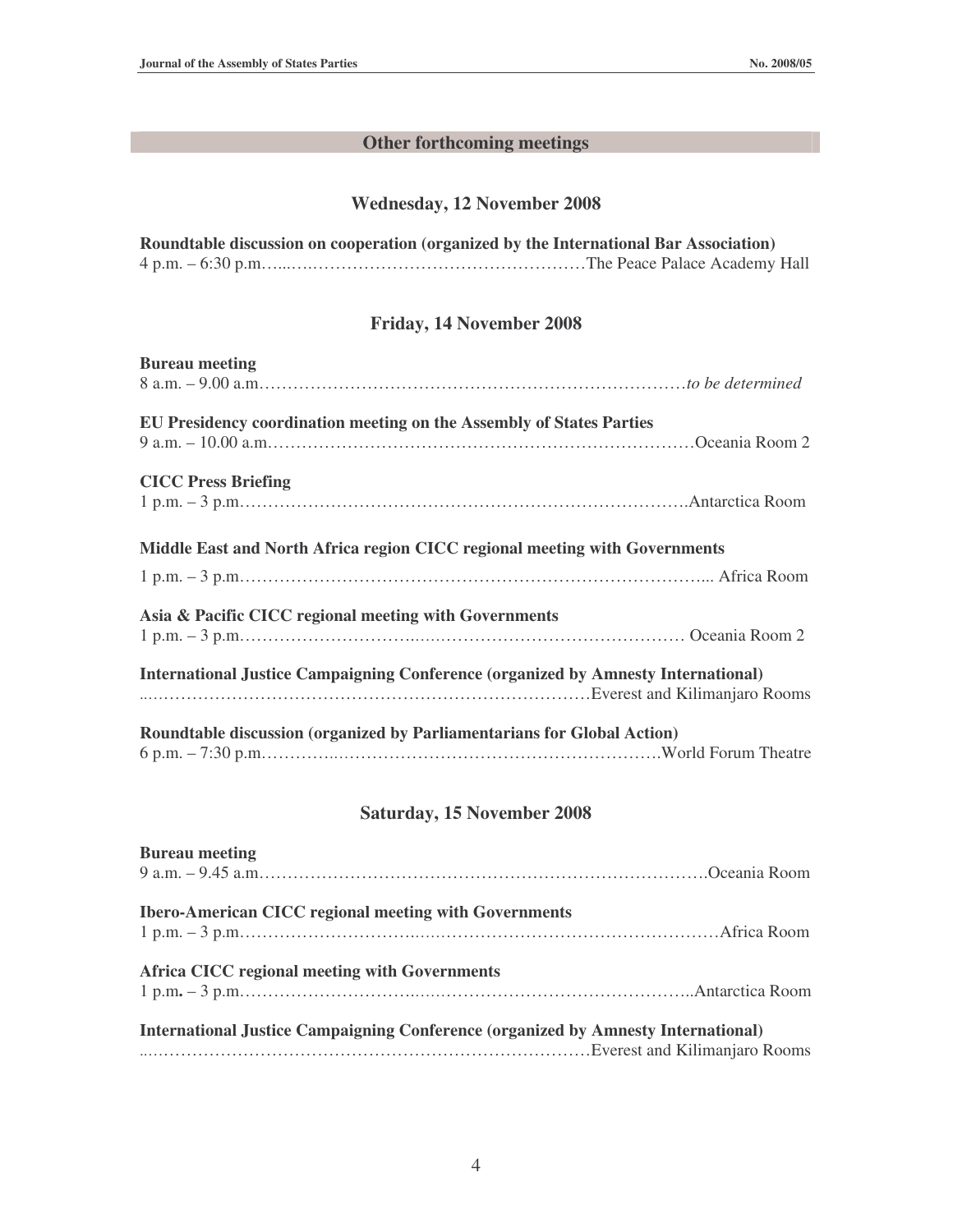## **Sunday, 16 November 2008**

## **International Justice Campaigning Conference (organized by Amnesty International)**

..……………………………………………………………………Everest and Kilimanjaro Rooms

## **Monday, 17 November 2008**

| <b>Bureau</b> meeting                                                                |
|--------------------------------------------------------------------------------------|
|                                                                                      |
| EU Presidency coordination meeting on the Assembly of States Parties                 |
|                                                                                      |
| Meeting of the Justice Rapid Response Policy Group (hosted by the Embassy of Canada) |
| <b>Europe CICC regional meeting with Governments</b>                                 |
| <b>Reception (hosted by the Embassy of Botswana)</b>                                 |
| <b>CICC Reception for Governments and NGOs</b>                                       |

## **Tuesday, 18 November 2008**

| <b>Bureau meeting</b>                                                                                                                            |
|--------------------------------------------------------------------------------------------------------------------------------------------------|
|                                                                                                                                                  |
| EU meeting between Troika (France, Czech Republic and Sweden) and Australia, Brazil,<br>Canada and Japan on the universality of the Rome Statute |
|                                                                                                                                                  |
|                                                                                                                                                  |
| CICC Panel with judicial candidates for Governments and NGOs                                                                                     |
|                                                                                                                                                  |
| <b>ICC</b> meeting on Witness Protection                                                                                                         |
|                                                                                                                                                  |
| Reception, including an exhibit on the permanent premises award winners (hosted by the                                                           |
| <b>Municipality of The Hague)</b>                                                                                                                |
|                                                                                                                                                  |

<sup>\*</sup> Transportation from the World Forum Convention Center to the Municipality of The Hague to be provided by the Ministry of Foreign Affairs of the Netherlands.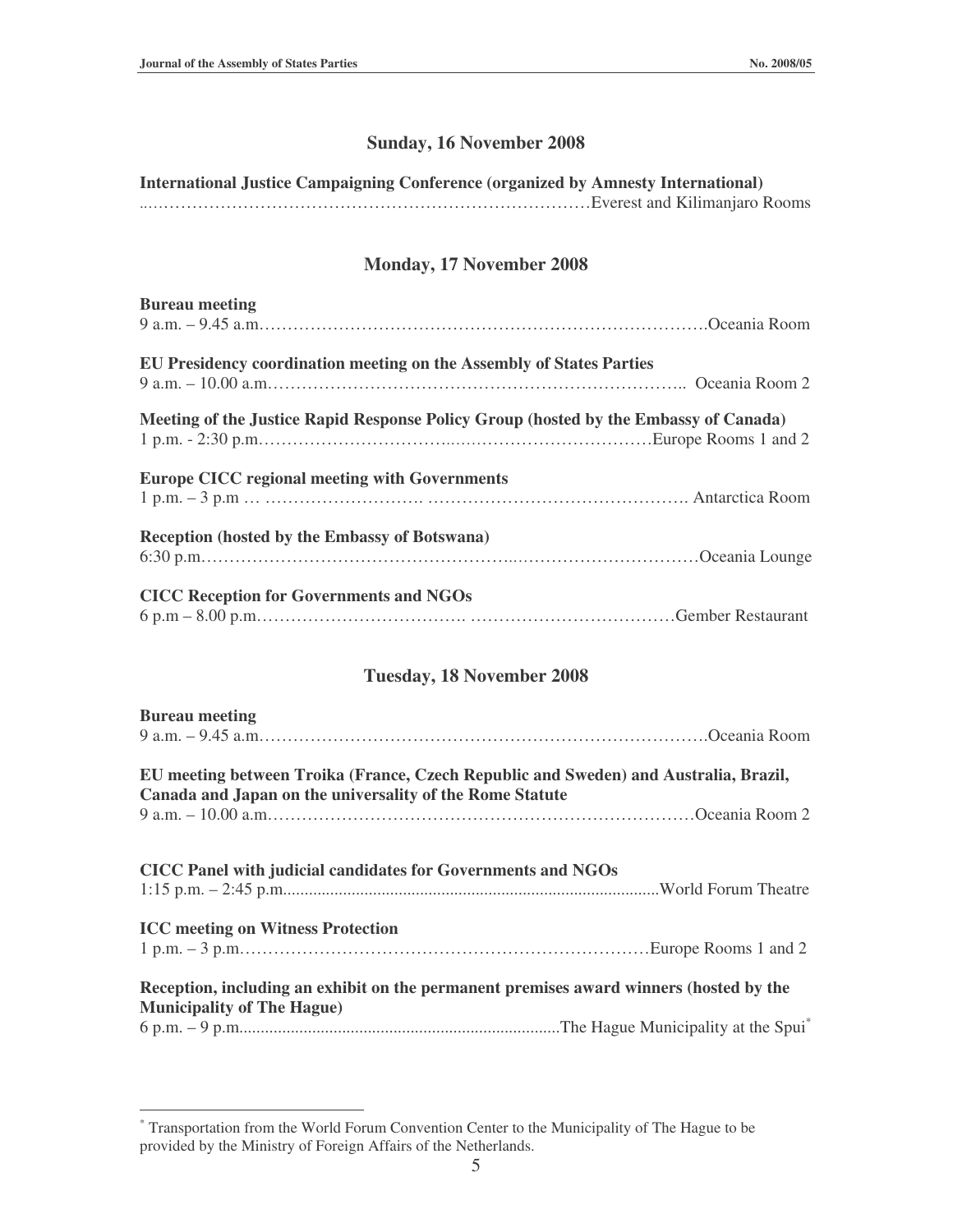# **Wednesday, 19 November 2008**

| <b>Bureau meeting</b>                                                                 |  |
|---------------------------------------------------------------------------------------|--|
|                                                                                       |  |
| EU Presidency coordination meeting on the Assembly of States Parties                  |  |
|                                                                                       |  |
| <b>Informal consultations on permanent premises</b>                                   |  |
|                                                                                       |  |
| CICC meeting for Governments and NGOs on article 16: Legal and Political Implications |  |
|                                                                                       |  |
| Booklaunch of "The African Guide to International Criminal Justice" and reception     |  |
| (hosted by the Embassy of South Africa and The Institute for Security Studies)        |  |
|                                                                                       |  |

# **Thursday, 20 November 2008**

| <b>Bureau</b> meeting                                                                                            |  |
|------------------------------------------------------------------------------------------------------------------|--|
|                                                                                                                  |  |
| Launch of Human Rights Watch report in French "Courting History; the Landmark ICC<br><b>First Years''</b>        |  |
|                                                                                                                  |  |
| CICC Panel on the situation countries for Governments and NGOs                                                   |  |
| <b>Outreach activities of the International Criminal Court</b>                                                   |  |
| Meeting on Legal Tools hosted by the Netherlands and The Hague Institute for the<br>Internationalisation of Law) |  |
|                                                                                                                  |  |
| Reception (hosted by the Embassy of Belgium)                                                                     |  |
|                                                                                                                  |  |

# **Friday, 21 November 2008**

| <b>Bureau meeting</b>                                                       |  |
|-----------------------------------------------------------------------------|--|
| <b>EU Presidency coordination meeting on the Assembly of States Parties</b> |  |